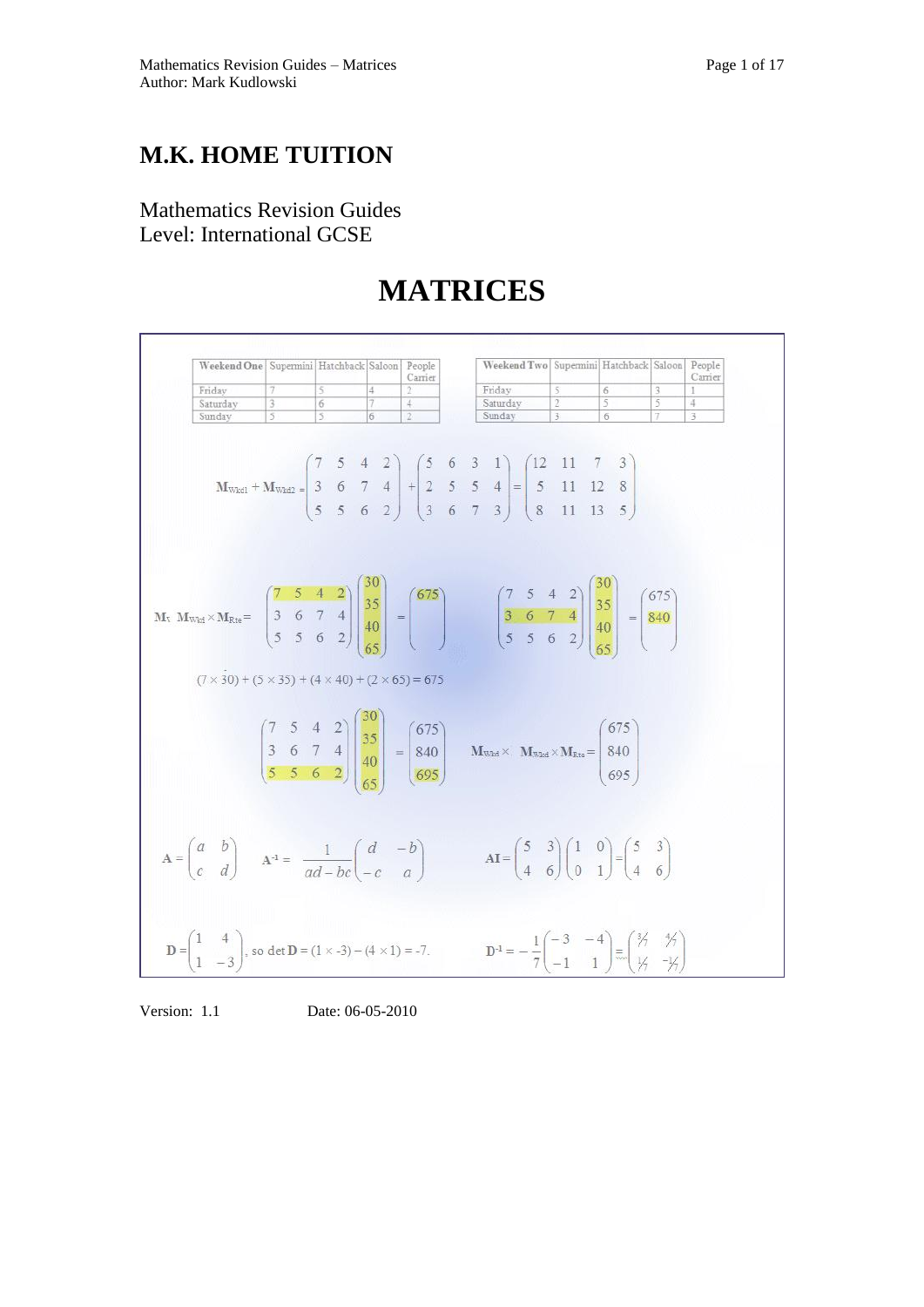## **MATRICES**

#### **Practical Introduction.**

A car-hire firm records its fleet usage for one weekend as follows, by day and type:

| <b>Weekend One</b> | Supermini | Hatchback | Saloon | People<br>Carrier |
|--------------------|-----------|-----------|--------|-------------------|
| Friday             |           |           |        |                   |
| Saturday           |           |           |        |                   |
| Sunday             |           |           |        |                   |

The values can be expressed in the form of a **matrix**, plural **matrices**. In mathematics, it is a specific term signifying a collection of numbers in an array, and not just a vogue word for a table of items.

You have probably come across matrices as column vectors in vector algebra, and in transformations.

Thus, the hirings for each day can be expressed as matrices as follows:

| Friday:   | $M_{\text{Fri}} = (7 \quad 5 \quad 4 \quad 2)$ |  |  |
|-----------|------------------------------------------------|--|--|
| Saturday: | $M_{\text{Sat}} = (3 \ 6 \ 7 \ 4)$             |  |  |
| Sunday:   | $M_{Sun} = (5 \t 5 \t 6 \t 2).$                |  |  |

Alternatively, all three days' hirings can be combined in a single matrix;

|               |                | 5 |                |  |
|---------------|----------------|---|----------------|--|
| $M_{Wkd} =$ . | $\overline{3}$ | 6 | $\overline{7}$ |  |
|               |                | 5 |                |  |

#### **Order of a matrix.**

The order of a matrix is the number of rows and columns that it contains. Matrices  $M_{\text{Fri}}$  to  $M_{\text{Sun}}$  each have one row and four columns, whilst matrix  $M_{\text{Wkd}}$  has three rows and four columns.

The order,  $m \times n$ , of a matrix is always quoted with the number of rows,  $m$ , first; thus the order of  $M_{\text{Fri}}$ is  $1 \times 4$  and that of  $M_{Wkd}$  is  $3 \times 4$ .

A matrix with one row is a row matrix; a matrix with one column is a column matrix; a matrix with equal numbers of columns and rows is a square matrix.

**Examples** (1): Find the orders of the following matrices: i)  $A = \begin{pmatrix} 3 & 1 & 3 \end{pmatrix}$ ; ii)  $B = \begin{pmatrix} 2 & 3 \ 1 & 0 \end{pmatrix}$  $\bigg)$  $\setminus$  $\overline{\phantom{a}}$  $\overline{\mathcal{L}}$ ſ 1 0 2 5 ;



i) Matrix **A** has one row and three columns – it is a  $1 \times 3$  row matrix.

ii) Matrix **B** has two rows and two columns, so it is a  $2 \times 2$  square matrix.

iii) Matrix  $C$  is a  $2 \times 1$  column matrix.

iv) Matrix  $\bf{D}$  is a  $4 \times 2$  matrix.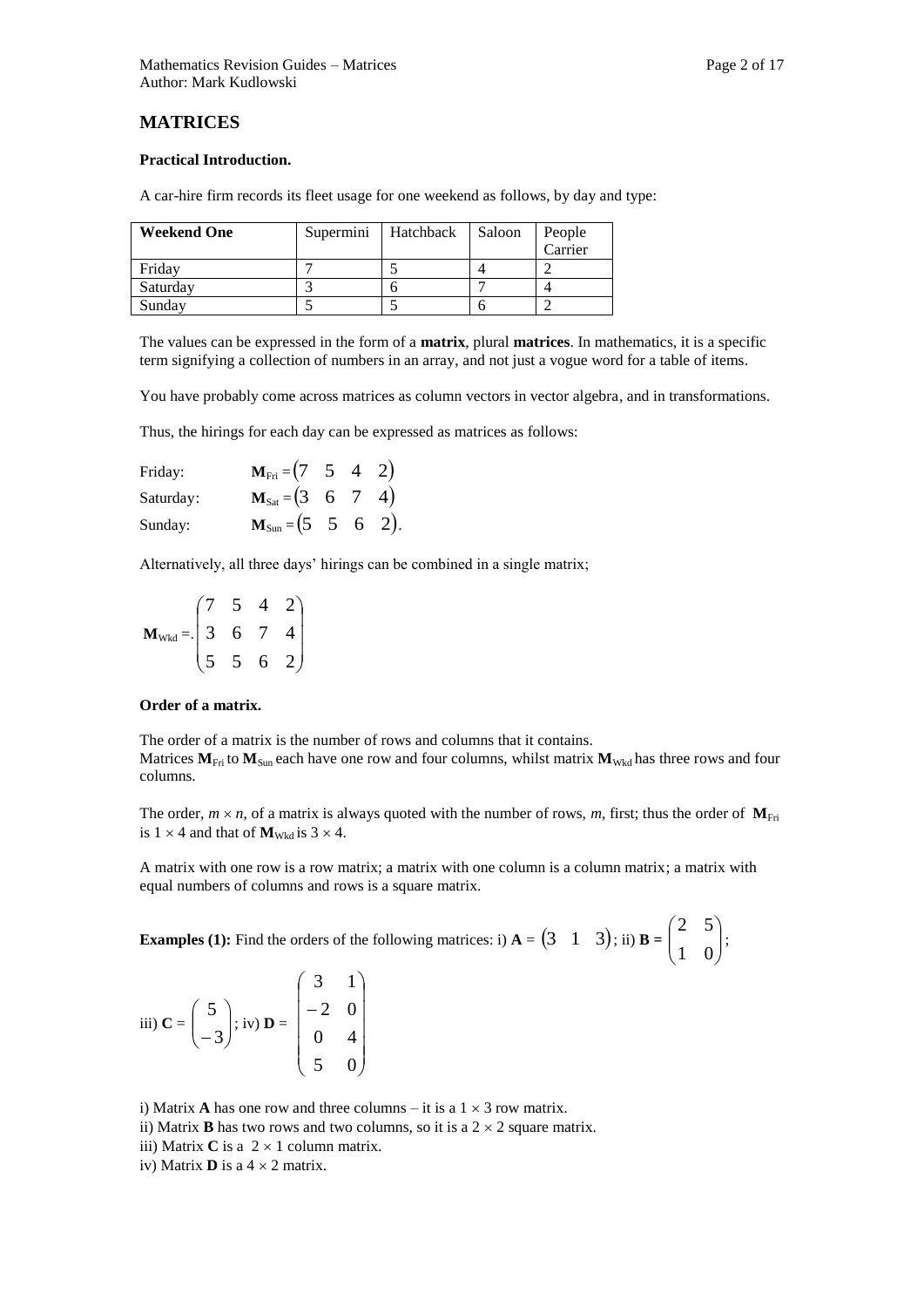#### **Addition of matrices.**

We can add together  $M_{\text{Sat}}$  and  $M_{\text{Sun}}$  to give the combined Saturday and Sunday car hirings. To add two (or more) matrices, we add the corresponding elements.

$$
\mathbf{M}_{\text{Sat}} + \mathbf{M}_{\text{Sun}} = \begin{pmatrix} 3 & 6 & 7 & 4 \end{pmatrix} + \begin{pmatrix} 5 & 5 & 6 & 2 \end{pmatrix}.
$$
  
=  $(3+5 \ 6+5 \ 7+6 \ 4+2) = (8 \ 11 \ 13 \ 6).$   

$$
\mathbf{M}_{\text{Sun}} + \mathbf{M}_{\text{Sat}} = \begin{pmatrix} 5 & 5 & 6 & 2 \end{pmatrix} + \begin{pmatrix} 3 & 6 & 7 & 4 \end{pmatrix}.
$$
  
=  $(5+3 \ 5+6 \ 6+7 \ 2+4) = (8 \ 11 \ 13 \ 6).$ 

Addition of matrices is commutative, (and also associative), exactly as addition of numbers.

Matrices can also be subtracted, thus

$$
\mathbf{M}_{\text{Sat}} - \mathbf{M}_{\text{Sun}} = \begin{pmatrix} 3 & 6 & 7 & 4 \end{pmatrix} \cdot \begin{pmatrix} 5 & 5 & 6 & 2 \end{pmatrix}.
$$
  
=  $(3-5 \ 6-5 \ 7-6 \ 4-2) = (-2 \ 1 \ 1 \ 2).$ 

The result is not very meaningful here, except maybe to compare Saturday and Sunday hirings.

Supposing the car-hire firm decided to extend its range to include stretch limos the week after the earlier example results were published:

On the first weekend of the new schedule taking place, the takings were as follows:

| <b>Weekend Two</b> | Supermini | Hatchback | Saloon | People<br>Carrier | Stretch<br>Limo |
|--------------------|-----------|-----------|--------|-------------------|-----------------|
| Fridav             |           |           |        |                   |                 |
| Saturday           |           |           |        |                   |                 |
| Sunday             |           |           |        |                   |                 |

If we enter the results in a matrix, we obtain  $M_{Wkd2} =$  $\overline{\phantom{a}}$  $\overline{\phantom{a}}$  $\overline{\phantom{a}}$ J  $\setminus$  $\mathsf{I}$  $\mathsf{I}$  $\mathsf{I}$  $\setminus$ ſ 3 6 7 3 1 2 5 5 4 1 5 6 3 1 2 .

The car-hire firm wants to combine the hirings for that particular weekend with those from the previous one,  $M_{\text{Wkd}}$ . What goes wrong here, and how can it be corrected ?

If we were to find the sum of the two matrices,  $\mathbf{M}_{\text{Wkd}} + \mathbf{M}_{\text{Wkd2}}$ 

|  | $\begin{pmatrix} 7 & 5 & 4 & 2 \\ 3 & 6 & 7 & 4 \end{pmatrix} + \begin{pmatrix} 5 & 6 & 3 & 1 & 2 \\ 2 & 5 & 5 & 4 & 1 \end{pmatrix}$ |  |  |  |
|--|---------------------------------------------------------------------------------------------------------------------------------------|--|--|--|
|  | $\begin{pmatrix} 5 & 5 & 6 & 2 \end{pmatrix} \begin{pmatrix} 3 & 6 & 7 & 3 & 1 \end{pmatrix}$                                         |  |  |  |

we would run into trouble since there is nothing in the left-hand matrix to correspond with the fifth column in the right-hand one. In other words, the orders of the two matrices are different;  $\mathbf{M}_{\text{Wkd}}$  is of order  $3 \times 4$  but  $M_{Wkd2}$  is of order  $3 \times 5$ .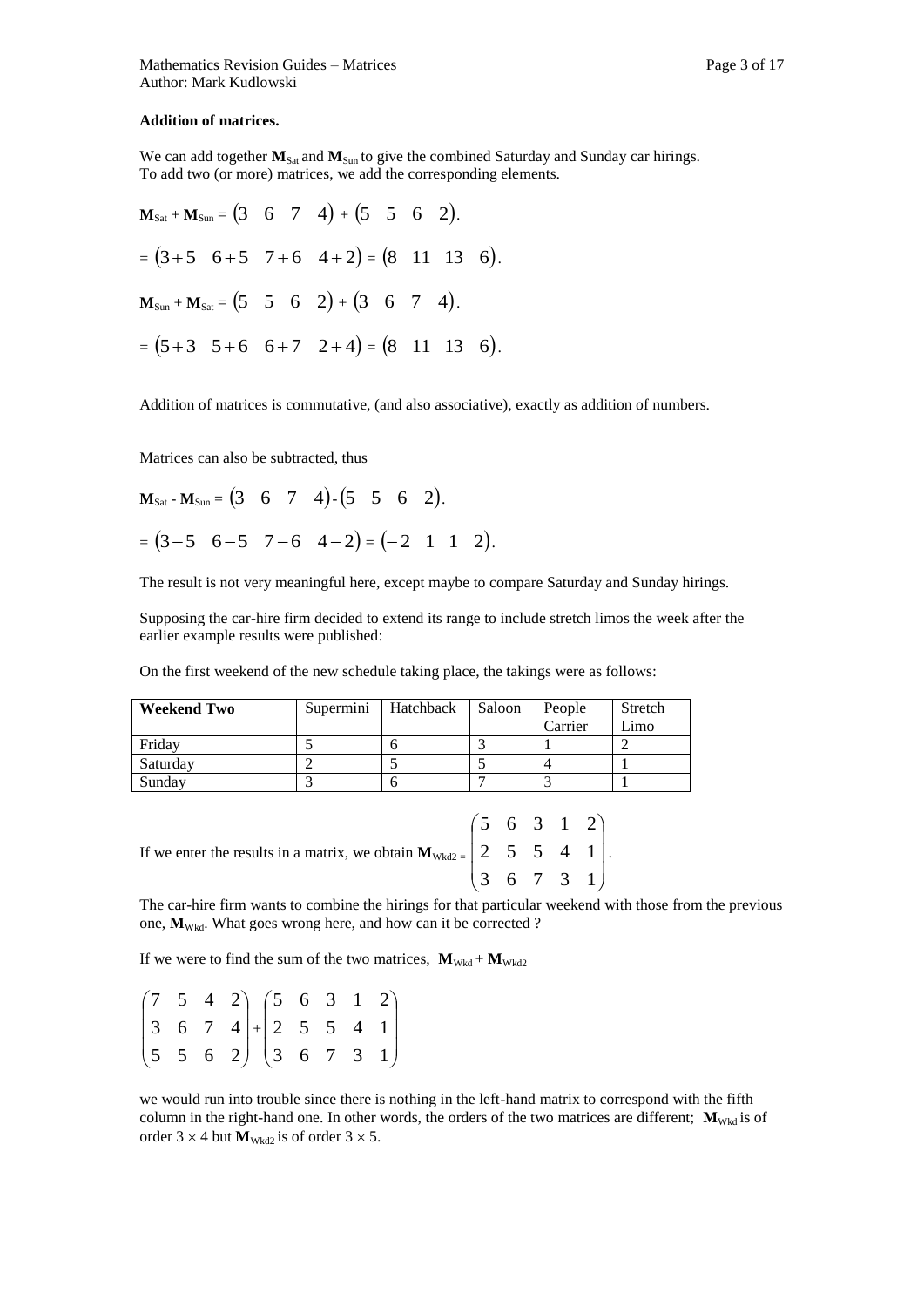Since there were no stretch limos available in the previous week, we can modify  $M_{Wkd}$  by adding an extra column of zeros and making it into a  $3 \times 5$  matrix  $M_{\text{Wkd1}}$ .

We can now find the matrix sum:

$$
\mathbf{M}_{\text{Wkd1}} + \mathbf{M}_{\text{Wkd2}} = \begin{pmatrix} 7 & 5 & 4 & 2 & 0 \\ 3 & 6 & 7 & 4 & 0 \\ 5 & 5 & 6 & 2 & 0 \end{pmatrix} + \begin{pmatrix} 5 & 6 & 3 & 1 & 2 \\ 2 & 5 & 5 & 4 & 1 \\ 3 & 6 & 7 & 3 & 1 \end{pmatrix} = \begin{pmatrix} 12 & 11 & 7 & 3 & 2 \\ 5 & 11 & 12 & 8 & 1 \\ 8 & 11 & 13 & 5 & 1 \end{pmatrix}
$$

If two matrices have the same order, they are **conformable** for addition.

## **Example (2):**.

If matrix 
$$
A \begin{pmatrix} 2 & 0 \ 1 & -2 \ 1 & -4 \end{pmatrix}
$$
 and matrix  $B = \begin{pmatrix} -1 & 3 \ 2 & 1 \ -5 & -1 \end{pmatrix}$ , find  $A + B$ ,  $B + A$ ,  $A - B$  and  $B - A$ .  
\n
$$
A + B = \begin{pmatrix} 2 - 1 & 0 + 3 \ 1 + 2 & (-2) + 1 \ 1 - 5 & (-4) - 1 \end{pmatrix} = \begin{pmatrix} 1 & 3 \ 3 & -1 \ -4 & -5 \end{pmatrix}
$$
\n
$$
B + A = \begin{pmatrix} (-1) + 2 & 3 + 0 \ 2 + 1 & 1 - 2 \ -5 + 1 & (-1) - 4 \end{pmatrix} = \begin{pmatrix} 1 & 3 \ 3 & -1 \ -4 & -5 \end{pmatrix}
$$
\n
$$
A - B = \begin{pmatrix} 2 - (-1) & 0 - 3 \ 1 - 2 & (-2) - 1 \ 1 - (-5) & (-4) - (-1) \end{pmatrix} = \begin{pmatrix} 3 & -3 \ -1 & -3 \ 6 & -3 \end{pmatrix}
$$
\n
$$
B - A = \begin{pmatrix} (-1) - 2 & 3 - 0 \ 2 - 1 & 1 - (-2) \ -5 - 1 & (-1) - (-4) \end{pmatrix} = \begin{pmatrix} -3 & 3 \ 1 & 3 \ -6 & 3 \end{pmatrix}
$$

Just as with numbers, addition of matrices is commutative, but subtraction isn't ! This is expected, since we are adding or subtracting corresponding elements from each matrix.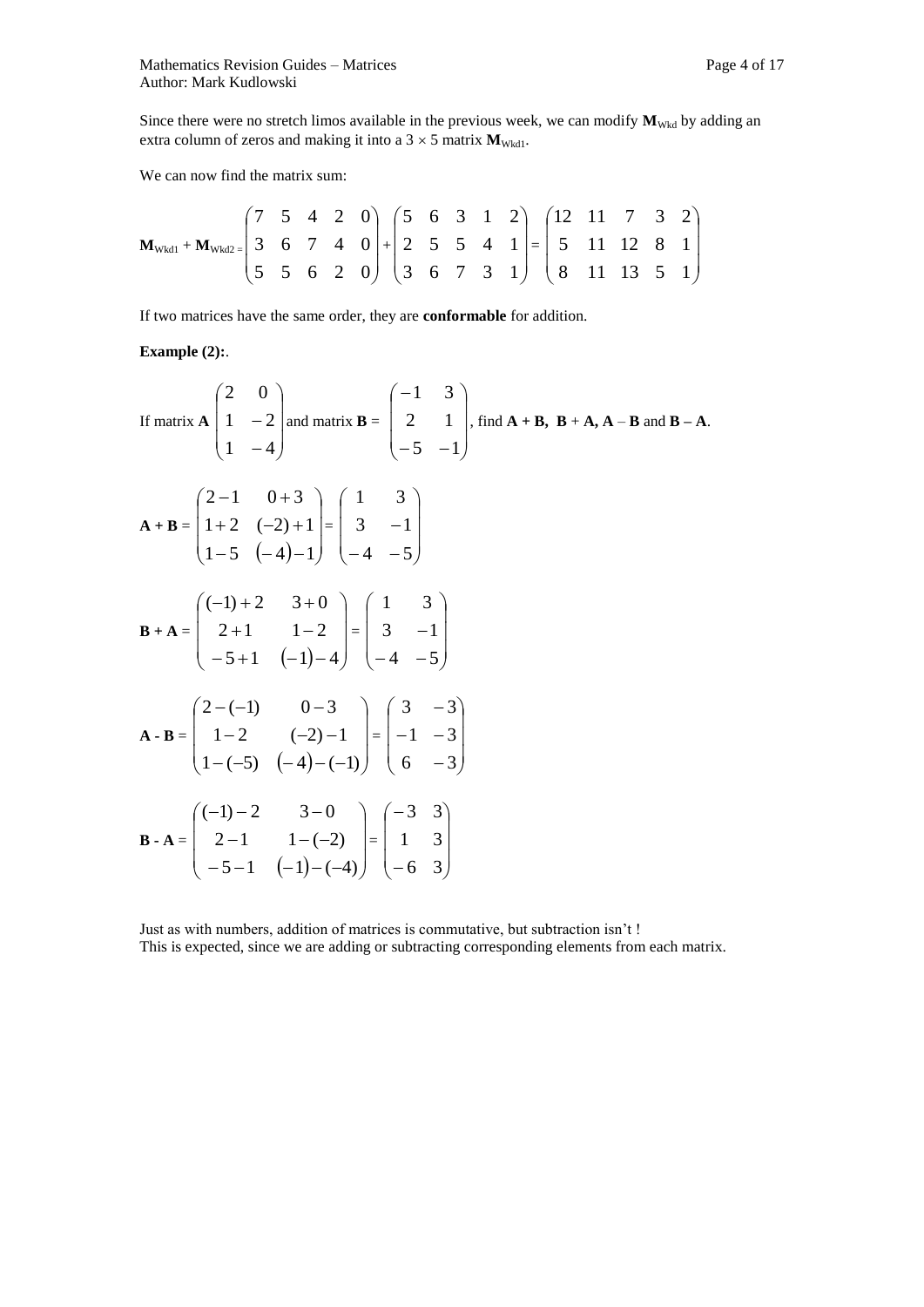Mathematics Revision Guides – Matrices **Page 1** and the page 5 of 17 Author: Mark Kudlowski

**Example (3):**.

ii) Given matrices 
$$
\mathbf{A} = \begin{pmatrix} 3 & 1 \\ 2 & 3 \end{pmatrix}
$$
,  $\mathbf{B} = \begin{pmatrix} -1 & 2 \\ 1 & -1 \end{pmatrix}$  and  $\mathbf{C} = \begin{pmatrix} 4 & -3 \\ 2 & -5 \end{pmatrix}$ ,

find  $(A + B) + C$ ,  $A + (B + C)$ ,  $(A - B) - C$  and  $A - (B - C)$ .

$$
(\mathbf{A} + \mathbf{B}) + \mathbf{C} = \begin{pmatrix} 2 & 3 \\ 3 & 2 \end{pmatrix} + \begin{pmatrix} 4 & -3 \\ 2 & -5 \end{pmatrix} = \begin{pmatrix} 6 & 0 \\ 5 & -3 \end{pmatrix}.
$$
  
\n
$$
\mathbf{A} + (\mathbf{B} + \mathbf{C}) = \begin{pmatrix} 3 & 1 \\ 2 & 3 \end{pmatrix} + \begin{pmatrix} 3 & -1 \\ 3 & -6 \end{pmatrix} = \begin{pmatrix} 6 & 0 \\ 5 & -3 \end{pmatrix}.
$$
  
\n
$$
(\mathbf{A} - \mathbf{B}) - \mathbf{C} = \begin{pmatrix} 4 & -1 \\ 1 & 4 \end{pmatrix} - \begin{pmatrix} 4 & -3 \\ 2 & -5 \end{pmatrix} = \begin{pmatrix} 0 & 2 \\ -1 & 9 \end{pmatrix}.
$$
  
\n
$$
\mathbf{A} - (\mathbf{B} - \mathbf{C}) = \begin{pmatrix} 3 & 1 \\ 2 & 3 \end{pmatrix} - \begin{pmatrix} -5 & 5 \\ -1 & 4 \end{pmatrix} = \begin{pmatrix} 8 & -4 \\ 3 & -1 \end{pmatrix}.
$$

Again, as with numbers, addition of matrices is associative, but subtraction isn't !

Supposing that matrix  $\mathbf{A} = \begin{bmatrix} 5 & 2 \\ 4 & -1 \end{bmatrix}$ J  $\setminus$  $\overline{\phantom{a}}$  $\setminus$ ſ  $\overline{a}$  $\overline{a}$  $4 - 1$  $3 - 2$ and matrix  $\mathbf{Z} = \begin{bmatrix} 0 & 0 \\ 0 & 0 \end{bmatrix}$ J  $\setminus$  $\overline{\phantom{a}}$  $\setminus$ ſ 0 0 0 0 , then the sum  $\mathbf{A} + \mathbf{Z} = \begin{bmatrix} 3 & 2 \\ 4 & -1 \end{bmatrix}$  $\bigg)$  $\setminus$  $\overline{\phantom{a}}$  $\setminus$ ſ  $\overline{a}$  $\overline{a}$  $4 - 1$  $3 - 2$ , which is the same as the original matrix **A**.

Matrix **Z** is one example of a zero (or null) matrix. When added to another conformable matrix **M**, the original matrix **M** is left unchanged.

Zero matrices can be of any order, e.g. 
$$
\begin{pmatrix} 0 & 0 \\ 0 & 0 \\ 0 & 0 \end{pmatrix}
$$
, 
$$
\begin{pmatrix} 0 & 0 & 0 & 0 \end{pmatrix}
$$
.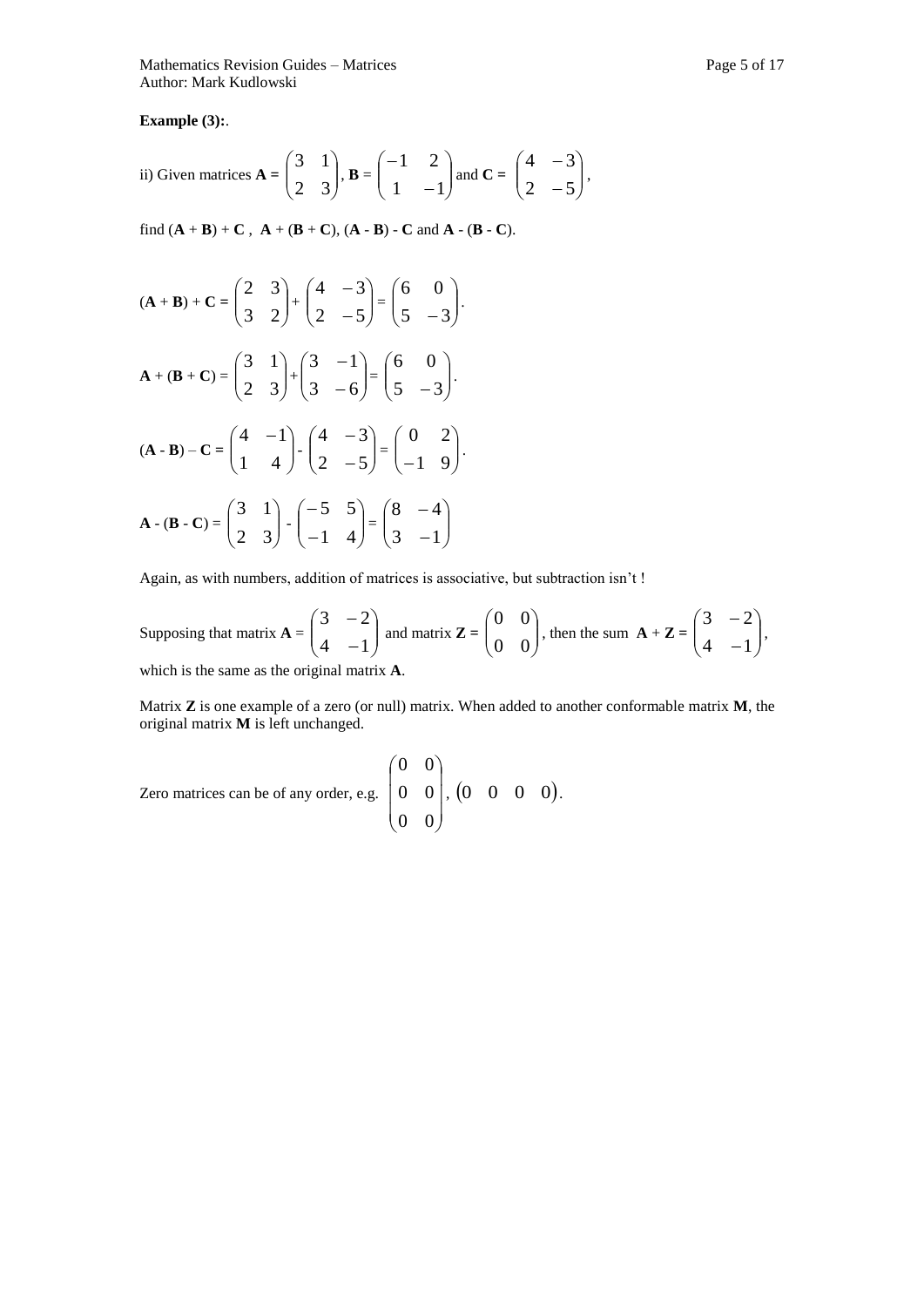#### **Multiplication of Matrices.**

This requires a little more practice.

We will return to the car-hire example for Weekend One:

| <b>Weekend One</b> | Supermini<br>Hatchback |  | Saloon | People  |
|--------------------|------------------------|--|--------|---------|
|                    |                        |  |        | Carrier |
| Friday             |                        |  |        |         |
| Saturday           |                        |  |        |         |
| Sunday             |                        |  |        |         |

The matrices for each day's hirings are:

 $\mathbf{M}_{\text{Fri}} = (7 \quad 5 \quad 4 \quad 2); \mathbf{M}_{\text{Sat}} = (3 \quad 6 \quad 7 \quad 4); \mathbf{M}_{\text{Sun}} = (5 \quad 5 \quad 6 \quad 2).$ 

The matrix for the combined hirings is ;

$$
\mathbf{M}_{\text{Wkd}} = \begin{pmatrix} 7 & 5 & 4 & 2 \\ 3 & 6 & 7 & 4 \\ 5 & 5 & 6 & 2 \end{pmatrix}
$$

The company charges a daily rate of £30 for superminis, £35 for hatchbacks, £40 for saloons and £65 for people-carriers.

The rates can also be expressed as a matrix, but this time it will be a column matrix;

$$
\mathbf{M}_{\text{Rte}} = \begin{pmatrix} 30 \\ 35 \\ 40 \\ 65 \end{pmatrix}.
$$
 Its order is 4 × 1.

Given the data above, we can use matrix multiplication to work out the total value of all combined hirings for Friday, by multiplying matrices  $M_1$  and  $M_5$ .

 $M_{\text{Fri}} \times M_{\text{Rte}} = (7 \quad 5 \quad 4 \quad 2)$  $\overline{\phantom{a}}$  $\overline{\phantom{a}}$  $\overline{\phantom{a}}$  $\overline{\phantom{a}}$ J  $\setminus$  $\overline{\phantom{a}}$  $\mathsf{I}$  $\mathsf{L}$  $\mathsf{I}$  $\setminus$ ſ 65 40 35 30 .

To multiply the matrices, we must visualise  $M_{Rte}$  turned anticlockwise through 90 $^{\circ}$ , and corresponding terms multiplied and finally added to give a single element.

$$
\mathbf{M}_{\text{Fri}} \times \mathbf{M}_{\text{Rte}} = ((7 \times 30) + (5 \times 35) + (4 \times 40) + (2 \times 65)) = (675).
$$

Note how  $M_{\text{Fit}}$  is of order  $1 \times 4$  and  $M_{\text{Rte}}$  is of order  $4 \times 1$ , whereas their product is of order  $1 \times 1$ .

The result is a rather trivial matrix with one row and one column, and its sole element represents the value of combined takings, in £, for all car hirings for Friday.

The first (and only) row of the left-hand matrix (**M**1) is combined with the first (and only) column of the right-hand matrix  $(M_5)$ .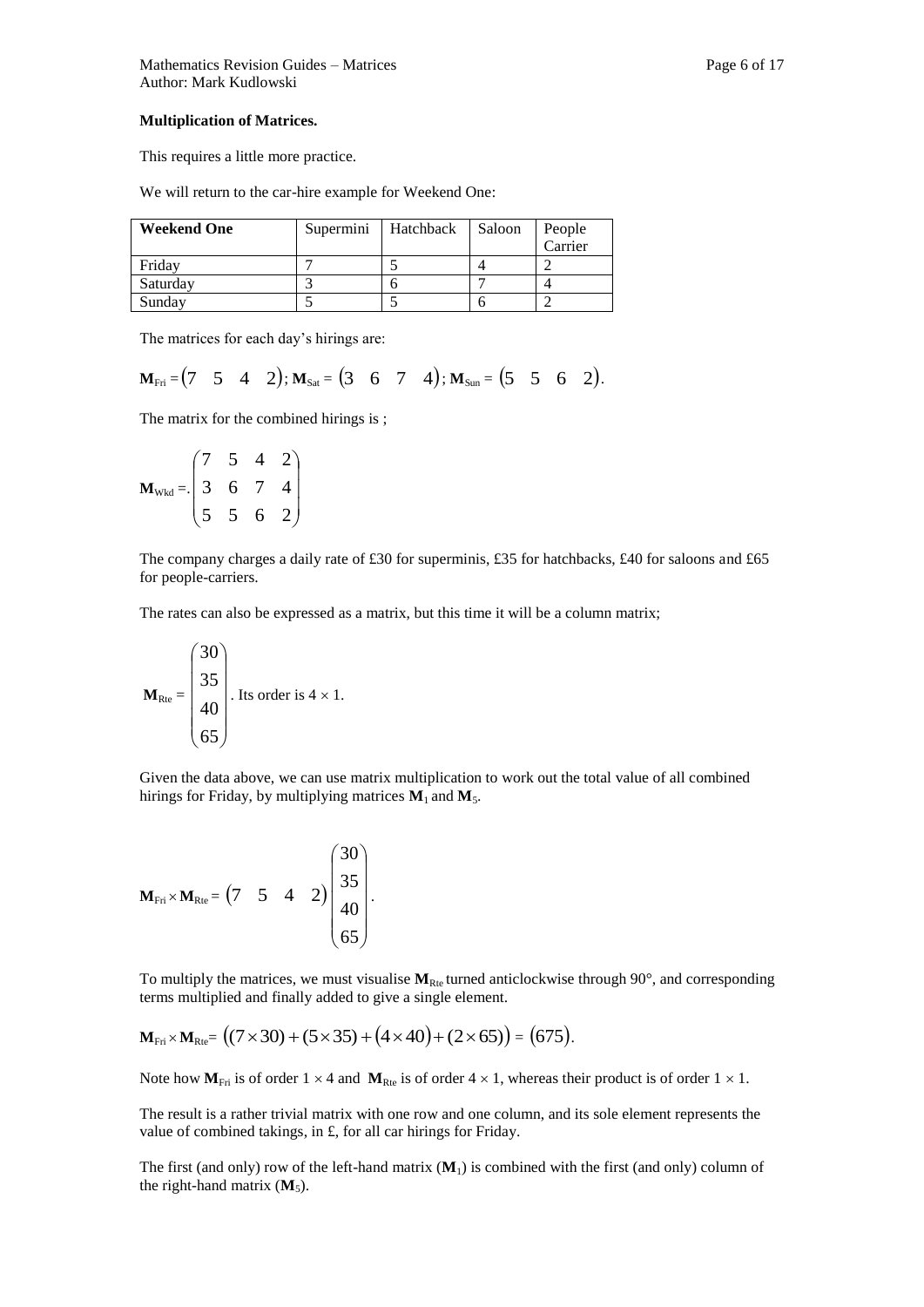To multiply together larger matrices, we still follow the same idea;

$$
\mathbf{M}_{\text{Wkd}} \times \mathbf{M}_{\text{Rte}} = \begin{pmatrix} 7 & 5 & 4 & 2 \\ 3 & 6 & 7 & 4 \\ 5 & 5 & 6 & 2 \end{pmatrix} \begin{pmatrix} 30 \\ 35 \\ 40 \\ 65 \end{pmatrix}.
$$

Firstly we combine **row 1** of the left-hand matrix with **column 1** of the right-hand matrix:  $(7 \times 30) + (5 \times 35) + (4 \times 40) + (2 \times 65) = 675.$ 

$$
\begin{pmatrix} 7 & 5 & 4 & 2 \ 3 & 6 & 7 & 4 \ 5 & 5 & 6 & 2 \ \end{pmatrix} \begin{pmatrix} 30 \\ 35 \\ 40 \\ 65 \end{pmatrix} = \begin{pmatrix} 675 \\ 7 \end{pmatrix}
$$

 $\therefore$  The element in row 1, column 1 of the resulting matrix is 675 (the Friday takings in £).

Next we combine **row 2** of the left-hand matrix with **column 1** of the right-hand matrix:  $(3 \times 30) + (6 \times 35) + (7 \times 40) + (4 \times 65) = 840.$ 



 $\therefore$  The element in row 2, column 2 of the resulting matrix is 840 (the Saturday takings in £).

Finally we combine **row 3** of the left-hand matrix with the **column 1** of the right-hand matrix:  $(5 \times 30) + (5 \times 35) + (6 \times 40) + (2 \times 65) = 695.$ 

|  | $\overline{6}$ | $ 2\rangle$    |  | $\begin{pmatrix} 675 \\ 840 \\ 695 \end{pmatrix}$ |  |
|--|----------------|----------------|--|---------------------------------------------------|--|
|  |                | $\overline{2}$ |  |                                                   |  |

 $\therefore$  The element in row 3, column 1 of the resulting matrix is 695 (the Sunday takings in £).

$$
\mathbf{M}_{\text{Wkd}} \times \mathbf{M}_{\text{Rte}} = \begin{pmatrix} 675 \\ 840 \\ 695 \end{pmatrix}.
$$

Note how  $M_{Wkd}$  is of order 3  $\times$  4 and  $M_{Rte}$  is of order 4  $\times$  1, whereas their product is of order 3  $\times$  1. Also, note how  $M_{Wkd}$  has the same number of columns as  $M_{Rte}$  has rows.

- **The summed combination of row** *m* **of the left-hand matrix with column** *n* **of the righthand matrix gives the element in row** *m* **and column** *n* **of the product.**
- **The product of two matrices will therefore have the same number of rows as the lefthand one and the same number of columns as the right-hand one. In other words the product of a matrix of order**  $a \times b$  with one of order  $c \times d$  gives a result of order  $a \times d$ .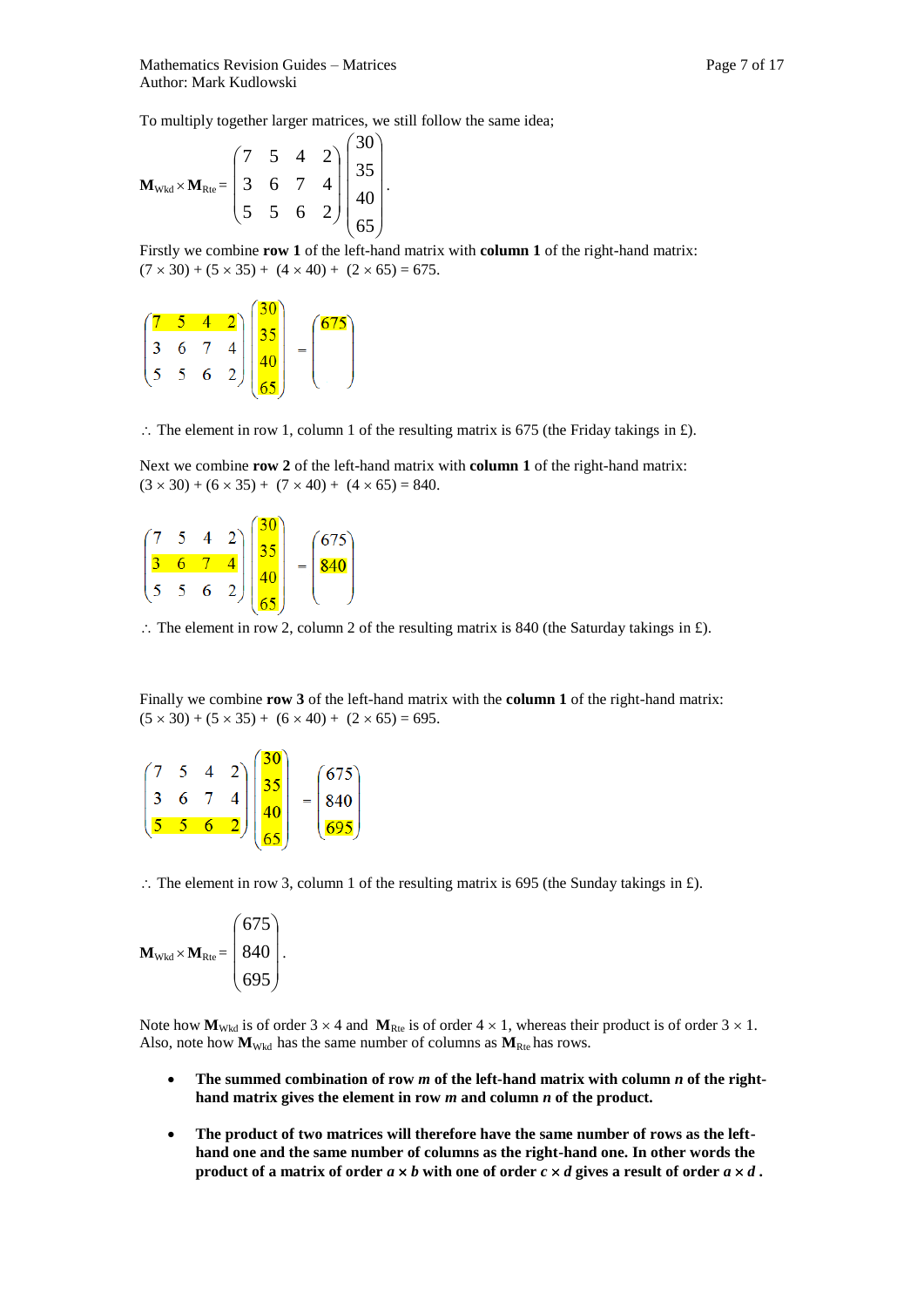Returning to the hirings for Weekend Two:

| <b>Weekend Two</b>                                                                                                                                      | Supermini | Hatchback | Saloon | People  | Stretch                     |
|---------------------------------------------------------------------------------------------------------------------------------------------------------|-----------|-----------|--------|---------|-----------------------------|
|                                                                                                                                                         |           |           |        | Carrier | Limo                        |
| Friday                                                                                                                                                  | 5         | 6         |        |         | $\mathcal{D}_{\mathcal{L}}$ |
| Saturday                                                                                                                                                | 2         |           |        |         |                             |
| Sunday                                                                                                                                                  | 3         | 6         |        | 3       |                             |
| The matrix for the second weekend's details is $M_{Wkd2} = \begin{pmatrix} 5 & 6 & 3 & 1 & 2 \\ 2 & 5 & 5 & 4 & 1 \\ 3 & 6 & 7 & 3 & 1 \end{pmatrix}$ . |           |           |        |         |                             |

The car-hire firm also wants to work out the hire receipts for the second weekend, which includes the stretch limo hirings.

What goes wrong when trying to find  $M_{Wkd2} \times M_{Rte}$ , and how must we correct the problem , given that the hire charge for the stretch limo is £100 ?

 $M_{\text{Wkd2}} \times M_{\text{Rte}} =$  $\overline{\phantom{a}}$  $\overline{\phantom{a}}$ I J  $\setminus$  $\mathsf{I}$  $\mathsf{I}$  $\mathsf{I}$  $\setminus$ ſ 3 6 7 3 1 2 5 5 4 1 5 6 3 1 2  $\overline{\phantom{a}}$  $\overline{\phantom{a}}$  $\overline{\phantom{a}}$ J J  $\setminus$  $\overline{\phantom{a}}$  $\mathsf{I}$  $\mathbf{I}$  $\mathsf{I}$  $\setminus$ ſ 65 40 35 30 .

We try to combine **row 1** of the left-hand matrix with **column 1** of the right-hand matrix:  $(5 \times 30) + (6 \times 35) + (3 \times 40) + (1 \times 65) + (2 \times what?)$ 



Cannot combine!

The hirings matrix  $M_{Wkd2}$  has 5 columns but the rates matrix  $M_{Rte}$  has only 4 rows, leaving the entry for the stretch limo unmatched. The matrices cannot be multiplied in their present state.

The rates matrix is missing an entry for the hire charge of £100 for the stretch limo. It needs to be

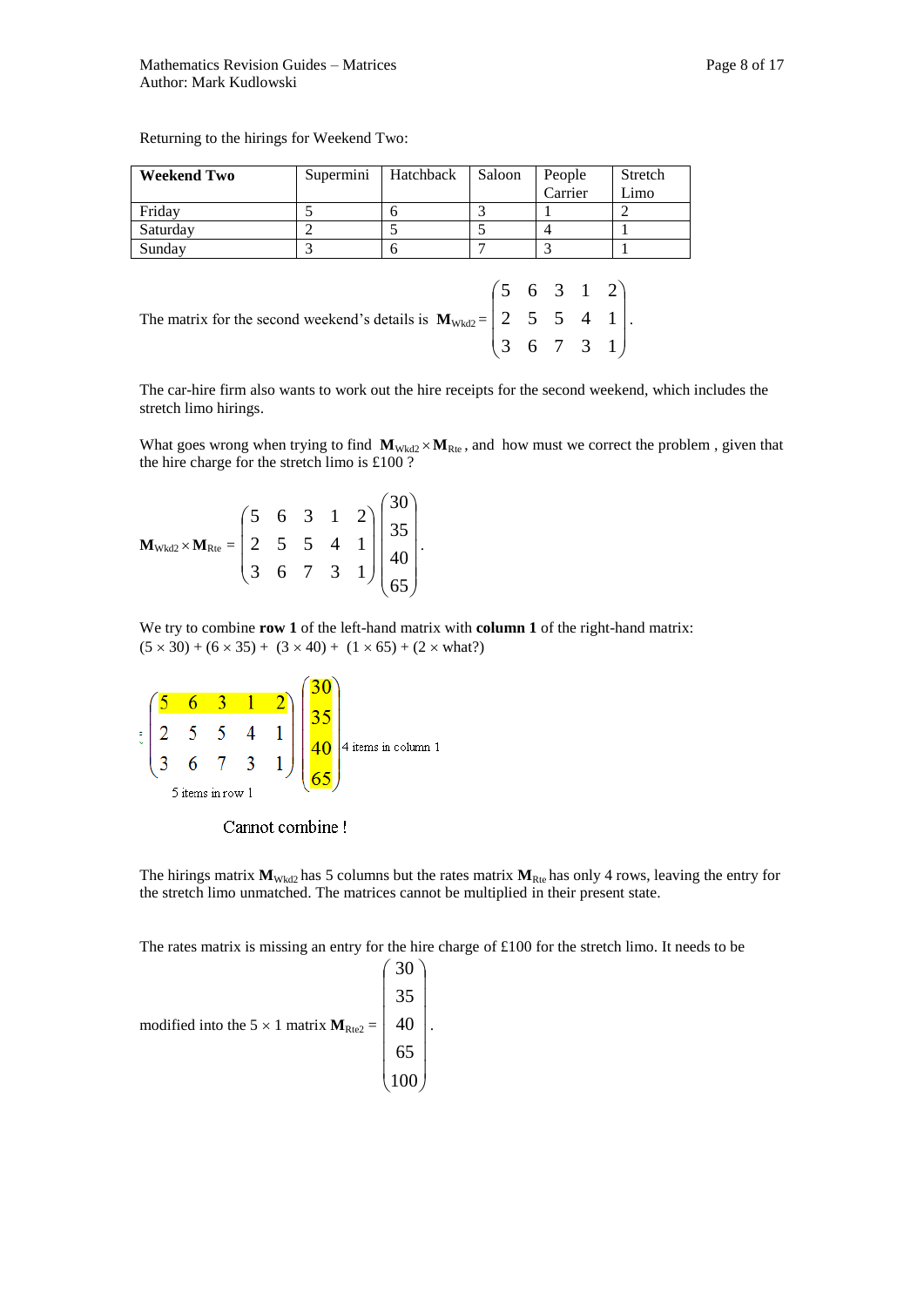Now we can find the matrix product: 
$$
M_{\text{Wkd2}} \times M_{\text{Re2}} = \begin{pmatrix} 5 & 6 & 3 & 1 & 2 \\ 2 & 5 & 5 & 4 & 1 \\ 3 & 6 & 7 & 3 & 1 \end{pmatrix} \begin{pmatrix} 30 \\ 35 \\ 40 \\ 65 \\ 100 \end{pmatrix}
$$

Combining **row 1** of the left-hand matrix with **column 1** of the right-hand matrix:  $(5 \times 30) + (6 \times 35) + (3 \times 40) + (1 \times 65) + (2 \times 100) = 745.$ 

 $\therefore$  The element in row 1, column 1 of the resulting matrix is 745 (the Friday takings in £).

Combining **row 2** of the left-hand matrix with **column 1** of the right-hand matrix:  $(2 \times 30) + (5 \times 35) + (5 \times 40) + (4 \times 65) + (1 \times 100) = 795.$  $\therefore$  The element in row 2, column 2 of the resulting matrix is 795 (the Saturday takings in £).

Finally we combine **row 3** of the left-hand matrix with the **column 1** of the right-hand matrix:  $(3 \times 30) + (6 \times 35) + (7 \times 40) + (3 \times 65) + (1 \times 100) = 875.$ 

 $\therefore$  The element in row 3, column 1 of the resulting matrix is 875 (the Sunday takings in £).

$$
\mathbf{M}_{\text{Wkd2}} \times \mathbf{M}_{\text{Rte2}} = \begin{pmatrix} 5 & 6 & 3 & 1 & 2 \\ 2 & 5 & 5 & 4 & 1 \\ 3 & 6 & 7 & 3 & 1 \end{pmatrix} \begin{pmatrix} 30 \\ 35 \\ 40 \\ 65 \\ 100 \end{pmatrix} = \begin{pmatrix} 745 \\ 795 \\ 875 \end{pmatrix}.
$$

 **Thus, for two matrices to be conformable for multiplication, the number of columns in the left-hand one must equal the number of rows in the right-hand one.**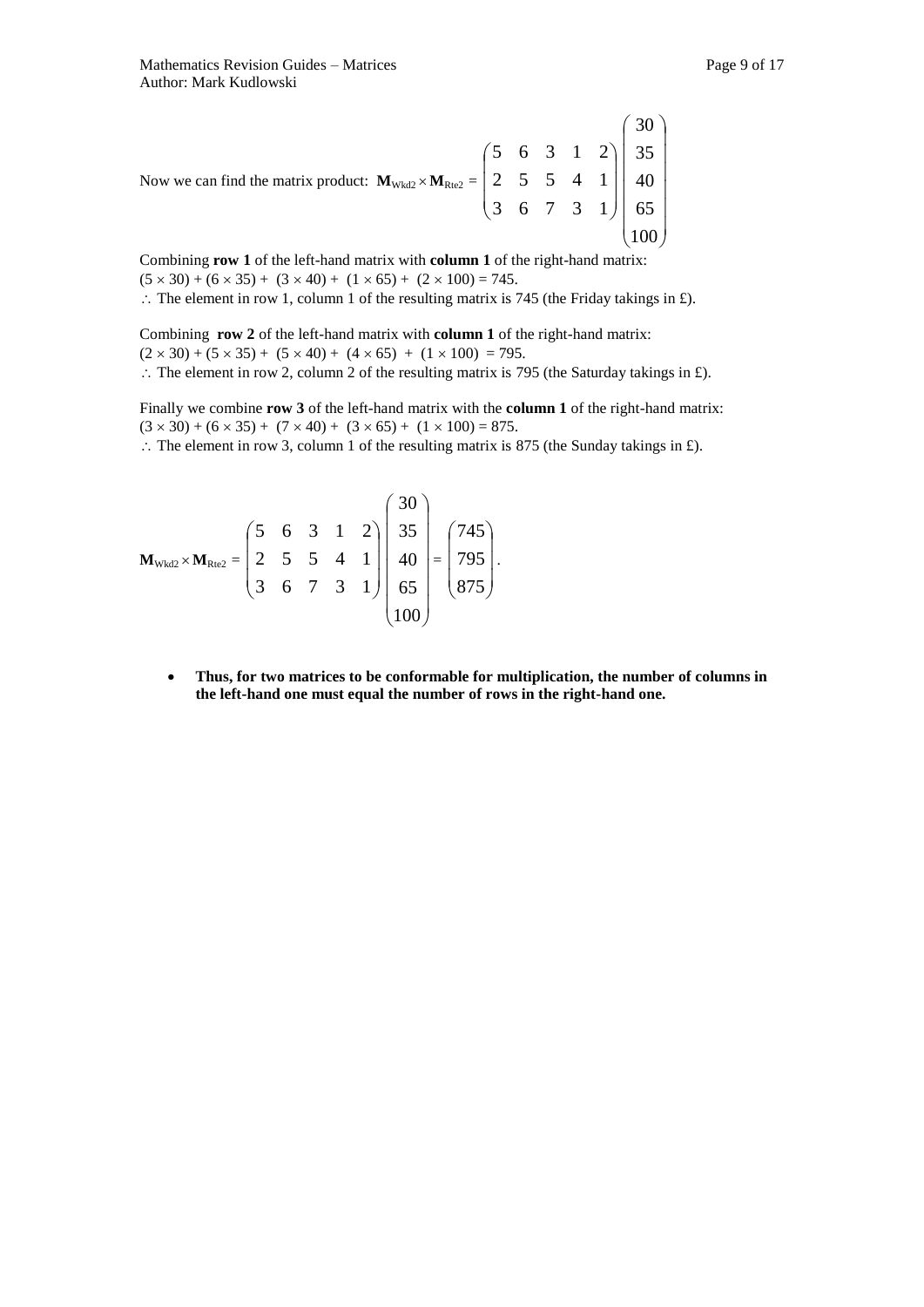#### **Examples (4):**

i) Find the matrix product **AB** where  $A = \begin{pmatrix} 2 & 1 & 4 \end{pmatrix}$  and **B** =  $\overline{\phantom{a}}$  $\overline{\phantom{a}}$  $\overline{\phantom{a}}$ J  $\setminus$  $\mathsf{I}$  $\mathsf{I}$  $\mathsf{I}$  $\setminus$ ſ 7 2 3 .

ii) Find the matrix product **AB** where 
$$
\mathbf{A} = \begin{pmatrix} 1 & 3 \\ 2 & 3 \end{pmatrix}
$$
 and  $\mathbf{B} = \begin{pmatrix} 4 \\ 1 \end{pmatrix}$ . Does **BA** exist?

i) Since **A** is a row matrix and **B** is a column matrix, their product **AB** has only one element.

Combining the only row of **A** with the only column of **B** gives  $(2 \times 3) + (1 \times 2) + (4 \times 7) = 36.$ 

Hence **AB** = (2 1 4) 
$$
\begin{pmatrix} 3 \\ 2 \\ 7 \end{pmatrix}
$$
 = (36).

ii) 
$$
\mathbf{A} = \begin{pmatrix} 1 & 3 \\ 2 & 3 \end{pmatrix}
$$
 and  $\mathbf{B} = \begin{pmatrix} 4 \\ 1 \end{pmatrix}$ . Since **A** is a 2 × 2 matrix and **B** is a 2 × 1 matrix, their product **AB** will

be a  $2 \times 1$  matrix.

Row 1 of **A** and the only column of **B** combine to give  $(1 \times 4) + (3 \times 1) = 7$ . ∴ The element in row 1, column 1 of **AB** is 7. Row 2 of **A** and the only column of **B** combine to give  $(2 \times 4) + (3 \times 1) = 11$ .  $\therefore$  The element in row 2, column 1 of **AB** is 11.

Row 1 of A/Col 1 of B  
\n
$$
\begin{pmatrix}\n1 & 3 \\
2 & 3\n\end{pmatrix}\n\begin{pmatrix}\n4 \\
1\n\end{pmatrix} =\n\begin{pmatrix}\n7 \\
1\n\end{pmatrix}
$$
\n
$$
\begin{pmatrix}\n1 & 3 \\
2 & 3\n\end{pmatrix}\n\begin{pmatrix}\n4 \\
1\n\end{pmatrix} =\n\begin{pmatrix}\n7 \\
2\n\end{pmatrix}
$$
\nHence AB = 
$$
\begin{pmatrix}\n1 & 3 \\
2 & 3\n\end{pmatrix}\n\begin{pmatrix}\n4 \\
1\n\end{pmatrix} =\n\begin{pmatrix}\n7 \\
2\n\end{pmatrix}
$$
\n
$$
\begin{pmatrix}\n2 \times 4 \end{pmatrix} + (3 \times 1) = 11
$$
\n
$$
\begin{pmatrix}\n1 & 3 \\
2 & 3\n\end{pmatrix}\n\begin{pmatrix}\n4 \\
1\n\end{pmatrix} =\n\begin{pmatrix}\n7 \\
11\n\end{pmatrix}.
$$

Because **B** has one column and **A** has two rows, the product  $\mathbf{BA} = \begin{bmatrix} 1 \\ 1 \end{bmatrix}$ J  $\setminus$  $\overline{\phantom{a}}$  $\setminus$ ſ 1 4  $\overline{\phantom{a}}$  $\bigg)$  $\setminus$  $\overline{\phantom{a}}$  $\setminus$ ſ 2 3 1 3 cannot exist. (The column count in the left-hand matrix is unequal to the row count in the right-hand one.)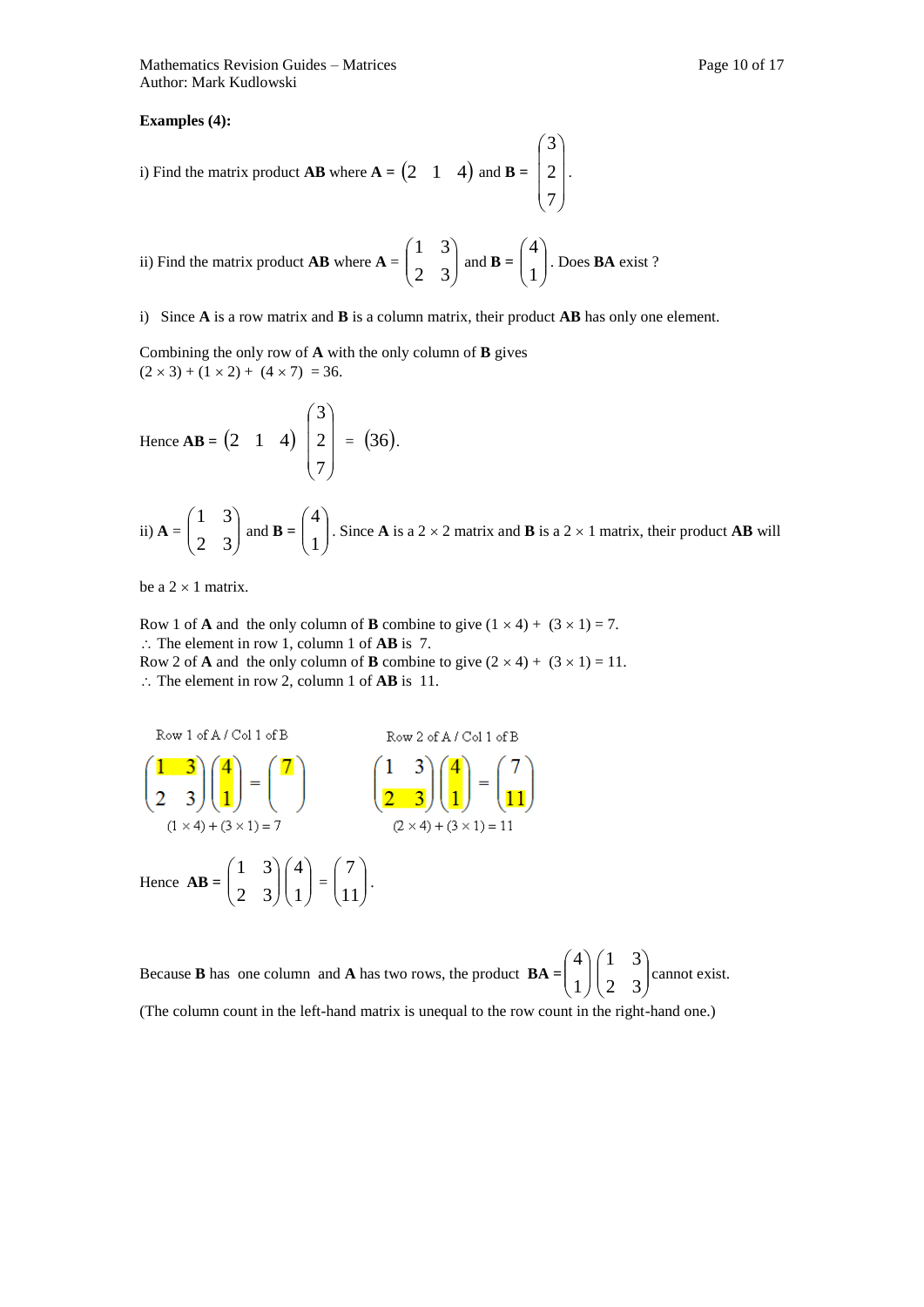**Example (5):** 

Let matrices 
$$
A = \begin{pmatrix} 3 & 1 \\ 4 & 2 \end{pmatrix}
$$
 and  $B = \begin{pmatrix} 2 & 5 \\ 3 & 4 \end{pmatrix}$ . Find the products **AB** and **BA**. What do you notice ?

Since both **A** and **B** are  $2 \times 2$  square matrices, their product **AB** is also of the same order.

$$
AB = \begin{pmatrix} 3 & 1 \\ 4 & 2 \end{pmatrix} \begin{pmatrix} 2 & 5 \\ 3 & 4 \end{pmatrix} = \begin{pmatrix} 9 & 19 \\ 14 & 28 \end{pmatrix}
$$
 (Working shown below).  
\nRow 1 of A / Col 1 of B  
\n
$$
\begin{pmatrix} 3 & 1 \\ 4 & 2 \end{pmatrix} \begin{pmatrix} 2 & 5 \\ 3 & 4 \end{pmatrix} = \begin{pmatrix} 9 \\ 1 & 3 \end{pmatrix}
$$
\n
$$
\begin{pmatrix} 3 & 1 \\ 4 & 2 \end{pmatrix} \begin{pmatrix} 2 & 5 \\ 3 & 4 \end{pmatrix} = \begin{pmatrix} 9 & 19 \\ 4 & 2 \end{pmatrix}
$$
\n
$$
\begin{pmatrix} 3 & 1 \\ 3 \times 5 \end{pmatrix} \begin{pmatrix} 2 & 5 \\ 3 & 4 \end{pmatrix} = \begin{pmatrix} 9 & 19 \\ 14 & 2 \end{pmatrix}
$$
\n
$$
\begin{pmatrix} 3 & 1 \\ 4 & 2 \end{pmatrix} \begin{pmatrix} 2 & 5 \\ 3 & 4 \end{pmatrix} = \begin{pmatrix} 9 & 19 \\ 14 & 2 \end{pmatrix}
$$
\n
$$
\begin{pmatrix} 3 & 1 \\ 4 & 2 \end{pmatrix} \begin{pmatrix} 2 & 5 \\ 3 & 4 \end{pmatrix} = \begin{pmatrix} 9 & 19 \\ 14 & 2 \end{pmatrix}
$$
\n
$$
\begin{pmatrix} 3 & 1 \\ 4 & 2 \end{pmatrix} \begin{pmatrix} 2 & 5 \\ 3 & 4 \end{pmatrix} = \begin{pmatrix} 9 & 19 \\ 14 & 28 \end{pmatrix}
$$
\n
$$
\begin{pmatrix} 4 \times 5 \end{pmatrix} + (2 \times 4) = 28
$$
\nUsing the same method, the product  $BA = \begin{pmatrix} 2 & 5 \\ 3 & 4 \end{pmatrix} \begin{pmatrix} 3 & 1 \\ 4 & 2 \end{pmatrix} = \begin{pmatrix} 26 & 12 \\ 25 & 11 \end{pmatrix}.$ 

The last result shows that **matrix multiplication is not generally commutative**, although some exceptions occur**.**

Let 
$$
\mathbf{A} = \begin{pmatrix} a & b \\ c & d \end{pmatrix}, \mathbf{B} = \begin{pmatrix} e & f \\ g & h \end{pmatrix}.
$$
  
\n
$$
\mathbf{AB} = \begin{pmatrix} a & b \\ c & d \end{pmatrix} \begin{pmatrix} e & f \\ g & h \end{pmatrix} = \begin{pmatrix} ae+bg & af+bh \\ ce+dg & cf+dh \end{pmatrix}
$$
\n
$$
\mathbf{BA} = \begin{pmatrix} e & f \\ g & h \end{pmatrix} \begin{pmatrix} a & b \\ c & d \end{pmatrix} = \begin{pmatrix} ae+cf & be+df \\ ag+ch & bg+dh \end{pmatrix}
$$

The terms in each product are clearly different.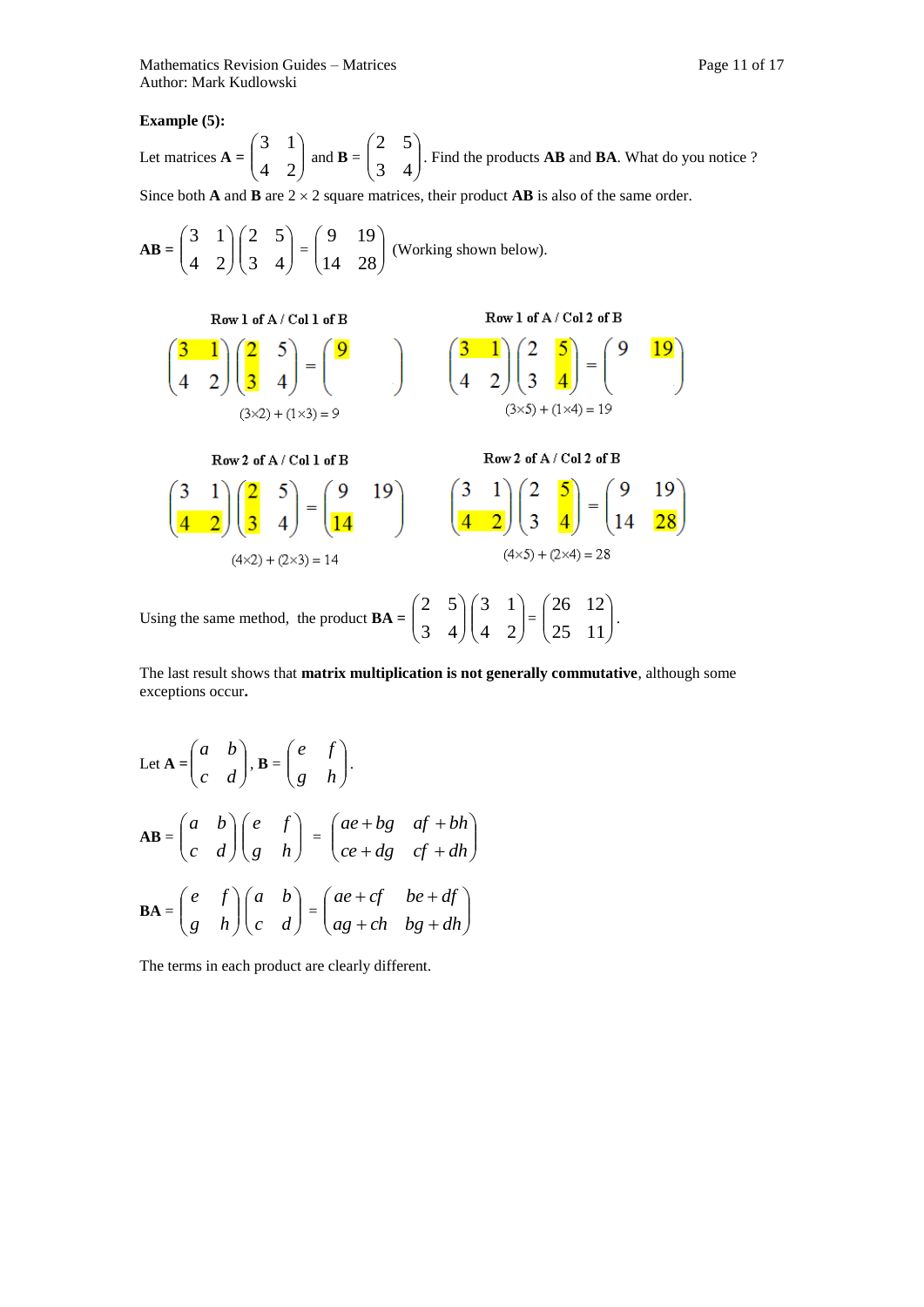Mathematics Revision Guides – Matrices Page 12 of 17 Author: Mark Kudlowski

**Example (6):** 

Let matrices 
$$
A = \begin{pmatrix} 3 & 1 \\ 4 & 2 \end{pmatrix}
$$
,  $B = \begin{pmatrix} 2 & 5 \\ 3 & 4 \end{pmatrix}$  and  $C = \begin{pmatrix} 4 & -2 \\ -1 & 3 \end{pmatrix}$ .

Find the matrix products (**AB**)**C** and **A**(**BC**). what do you notice ?

$$
\mathbf{AB} = \begin{pmatrix} 3 & 1 \\ 4 & 2 \end{pmatrix} \begin{pmatrix} 2 & 5 \\ 3 & 4 \end{pmatrix} = \begin{pmatrix} 9 & 19 \\ 14 & 28 \end{pmatrix} \text{ (from Example (5))}
$$
\n
$$
\mathbf{BC} = \begin{pmatrix} 2 & 5 \\ 3 & 4 \end{pmatrix} \begin{pmatrix} 4 & -2 \\ -1 & 3 \end{pmatrix} = \begin{pmatrix} 3 & 11 \\ 8 & 6 \end{pmatrix}
$$
\n
$$
(\mathbf{AB})\mathbf{C} = \begin{pmatrix} 9 & 19 \\ 14 & 28 \end{pmatrix} \begin{pmatrix} 4 & -2 \\ -1 & 3 \end{pmatrix} = \begin{pmatrix} 17 & 39 \\ 28 & 56 \end{pmatrix}
$$
\n
$$
\mathbf{A}(\mathbf{BC}) = \begin{pmatrix} 3 & 1 \\ 4 & 2 \end{pmatrix} \begin{pmatrix} 3 & 11 \\ 8 & 6 \end{pmatrix} = \begin{pmatrix} 17 & 39 \\ 28 & 56 \end{pmatrix}
$$

### **Matrix multiplication is associative.**

**Proof :** (we will show it here for  $2 \times 2$  matrices)

Let 
$$
\mathbf{A} = \begin{pmatrix} a & b \\ c & d \end{pmatrix}
$$
,  $\mathbf{B} = \begin{pmatrix} e & f \\ g & h \end{pmatrix}$  and  $\mathbf{C} = \begin{pmatrix} i & j \\ k & l \end{pmatrix}$   
\n
$$
\mathbf{AB} = \begin{pmatrix} ae+bg & af+bh \\ ce+dg & cf+dh \end{pmatrix}
$$
 and hence  $(\mathbf{AB})\mathbf{C} = \begin{pmatrix} ae+bg & af+bh \\ ce+dg & cf+dh \end{pmatrix} \begin{pmatrix} i & j \\ k & l \end{pmatrix}$   
\n
$$
= \begin{pmatrix} (ae+bg)i+(af+bh)k & (ae+bg)j+(af+bh)l \\ (ce+dg)i+(cf+dh)k & (ce+dg)j+(cf+dh)l \end{pmatrix}
$$
  
\n
$$
= \begin{pmatrix} aei+bgi+afk+bhk & aej+bgj+afl+bhl \\ cei+dgi+cfk+dhk & cej+dgj+cfl+dhl \end{pmatrix}
$$
  
\nSimilarly  $\mathbf{BC} = \begin{pmatrix} ei+fk & ej+fl \\ gi+hk & gj+hl \end{pmatrix}$  and hence  $\mathbf{A}(\mathbf{BC}) = \begin{pmatrix} a & b \\ c & d \end{pmatrix} \begin{pmatrix} ei+fk & ej+fl \\ gi+hk & gj+hl \end{pmatrix}$   
\n
$$
= \begin{pmatrix} a(ei+fk)+b(gi+hk) & a(ej+f)+b(gj+hl) \\ c(ei+fk)+d(gi+hk) & c(ej+fl)+d(gj+hl) \end{pmatrix}
$$
  
\n
$$
= \begin{pmatrix} aei+afk+bgi+bhk & aej+afl+bgj+bhl \\ cei+cfk+dgi+dhk & cej+cfl+dgj+dhl \end{pmatrix}
$$

Checking terms, we see that **(AB)C = A(BC)** term for term.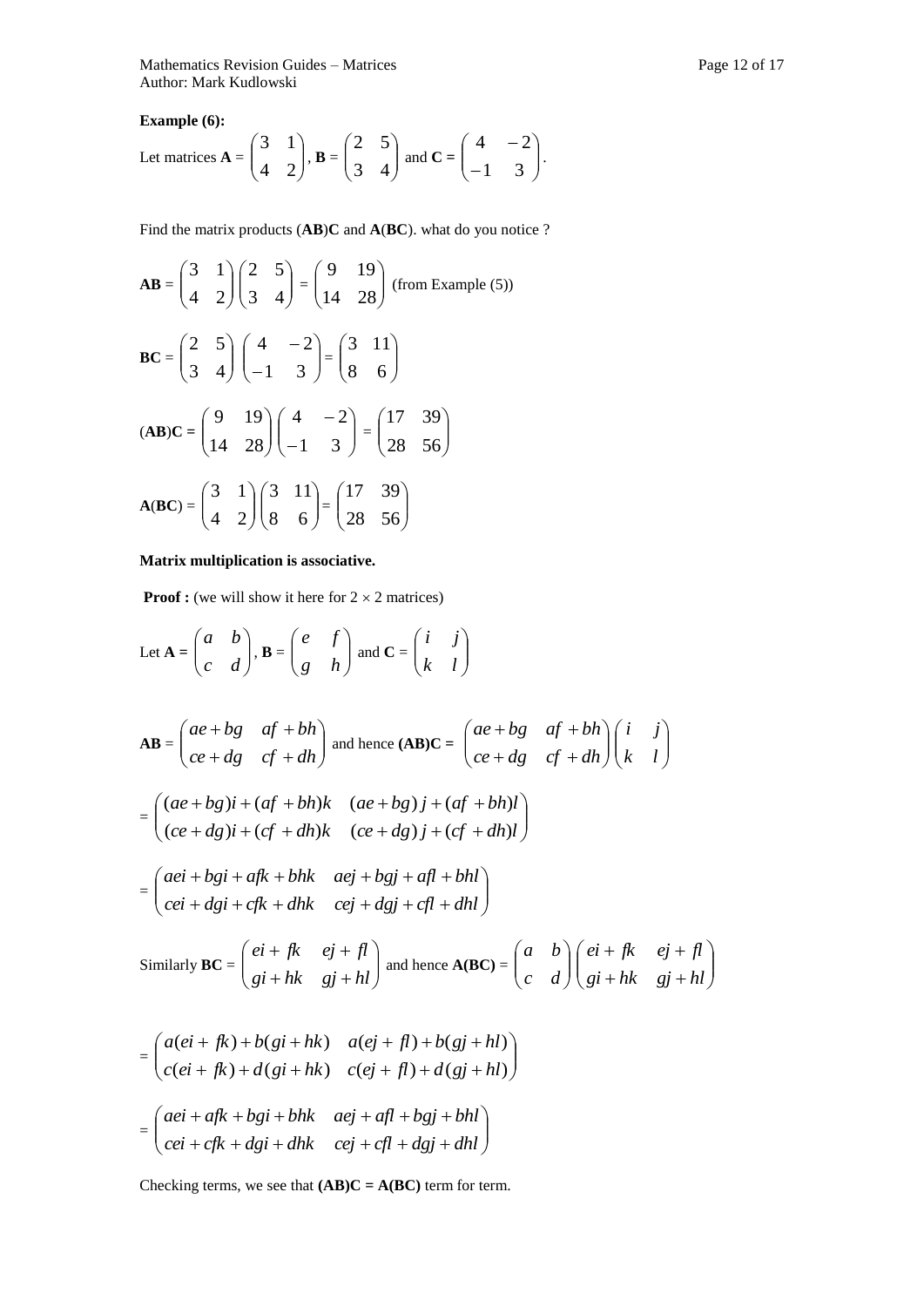**Example (7):**



This time, changing the order of the multiplication has also changed the orders of the resulting matrices: **AB** is a  $2 \times 2$  square matrix ; **BA** is a  $3 \times 3$  one.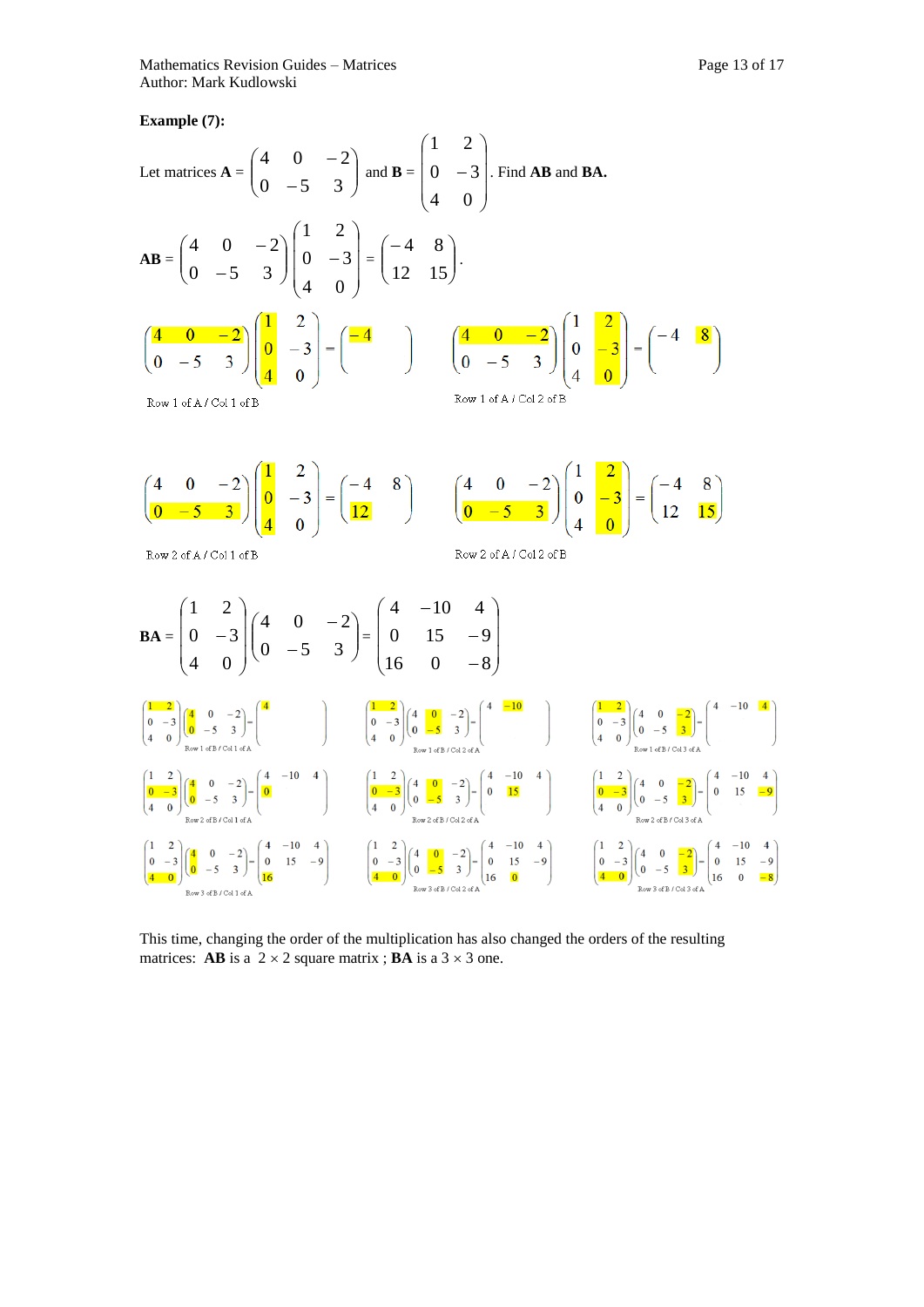**Example (8):**

Let matrices 
$$
\mathbf{A} = \begin{pmatrix} 5 & 3 \\ 4 & 6 \end{pmatrix}
$$
 and  $\mathbf{I} = \begin{pmatrix} 1 & 0 \\ 0 & 1 \end{pmatrix}$ . Find **AI** and **IA**. What do you notice?  
\n
$$
\mathbf{AI} = \begin{pmatrix} 5 & 3 \\ 4 & 6 \end{pmatrix} \begin{pmatrix} 1 & 0 \\ 0 & 1 \end{pmatrix} = \begin{pmatrix} 5 & 3 \\ 4 & 6 \end{pmatrix}
$$
 and  $\mathbf{IA} = \begin{pmatrix} 1 & 0 \\ 0 & 1 \end{pmatrix} \begin{pmatrix} 5 & 3 \\ 4 & 6 \end{pmatrix} = \begin{pmatrix} 5 & 3 \\ 4 & 6 \end{pmatrix}$ .

In each case the resulting matrix is equal to **A***.*

#### **The Unit Matrix (Identity Matrix).**

The matrix **I** in Example (8) is an example of an **identity matrix** or **unit matrix**. Unit matrices must always be square, and they are characterised by containing 1's along the main diagonal, running from the top left (row 1, column 1) and zeros in all the other entries (except the trivial  $1 \times 1$  matrix  $I_1 = (1)$ .

Other unit matrices are 
$$
I_2 = \begin{pmatrix} 1 & 0 \ 0 & 1 \end{pmatrix}
$$
,  $I_3 = \begin{pmatrix} 1 & 0 & 0 \ 0 & 1 & 0 \ 0 & 0 & 1 \end{pmatrix}$  and  $I_4 = \begin{pmatrix} 1 & 0 & 0 & 0 \ 0 & 1 & 0 & 0 \ 0 & 0 & 1 & 0 \ 0 & 0 & 0 & 1 \end{pmatrix}$ .

A conformable matrix **A** can either be pre-multiplied by the unit matrix to give **IA** or post-multiplied by it to give **AI**. Either way, the matrix **A** remains unchanged.

#### **Finding the Inverse Matrix – determinants, singular matrices.**

Two matrices are inverses of each other if their product is the unit matrix, and by definition they must both be square.

The inverse of a 2 × 2 square matrix 
$$
\mathbf{A} = \begin{pmatrix} a & b \\ c & d \end{pmatrix}
$$
 is given as  $\mathbf{A}^{-1} = \frac{1}{ad - bc} \begin{pmatrix} d & -b \\ -c & a \end{pmatrix}$ .

The value  $ad - bc$  is known as the **determinant** of the matrix **A**, or det **A**.

**Also**  $A^{-1}A = A A^{-1} = I$ **. (another special case of commutativity)** 

**Proof :** 
$$
\begin{pmatrix} a & b \\ c & d \end{pmatrix} \begin{pmatrix} d & -b \\ -c & a \end{pmatrix} = \begin{pmatrix} ad - bc & -ab + ab \\ cd - cd & -bc + ad \end{pmatrix} = \begin{pmatrix} ad - bc & 0 \\ 0 & ad - bc \end{pmatrix}
$$

Multiplying by  $\frac{1}{ad - bc}$  $\frac{1}{-bc}$  gives  $\begin{pmatrix} 1 & 0 \\ 0 & 1 \end{pmatrix}$ J  $\setminus$  $\overline{\phantom{a}}$  $\setminus$ ſ 0 1 1 0 .

Similarly 
$$
\begin{pmatrix} d & -b \\ -c & a \end{pmatrix} \begin{pmatrix} a & b \\ c & d \end{pmatrix} = \begin{pmatrix} ad-bc & bd-bd \\ -ac+ac & -bc+ad \end{pmatrix} = \begin{pmatrix} ad-bc & 0 \\ 0 & ad-bc \end{pmatrix}
$$

Multiplying by  $\frac{1}{ad - bc}$  $\frac{1}{-bc}$  gives  $\begin{pmatrix} 1 & 0 \\ 0 & 1 \end{pmatrix}$ J  $\setminus$  $\overline{\phantom{a}}$  $\setminus$ ſ 0 1 1 0 .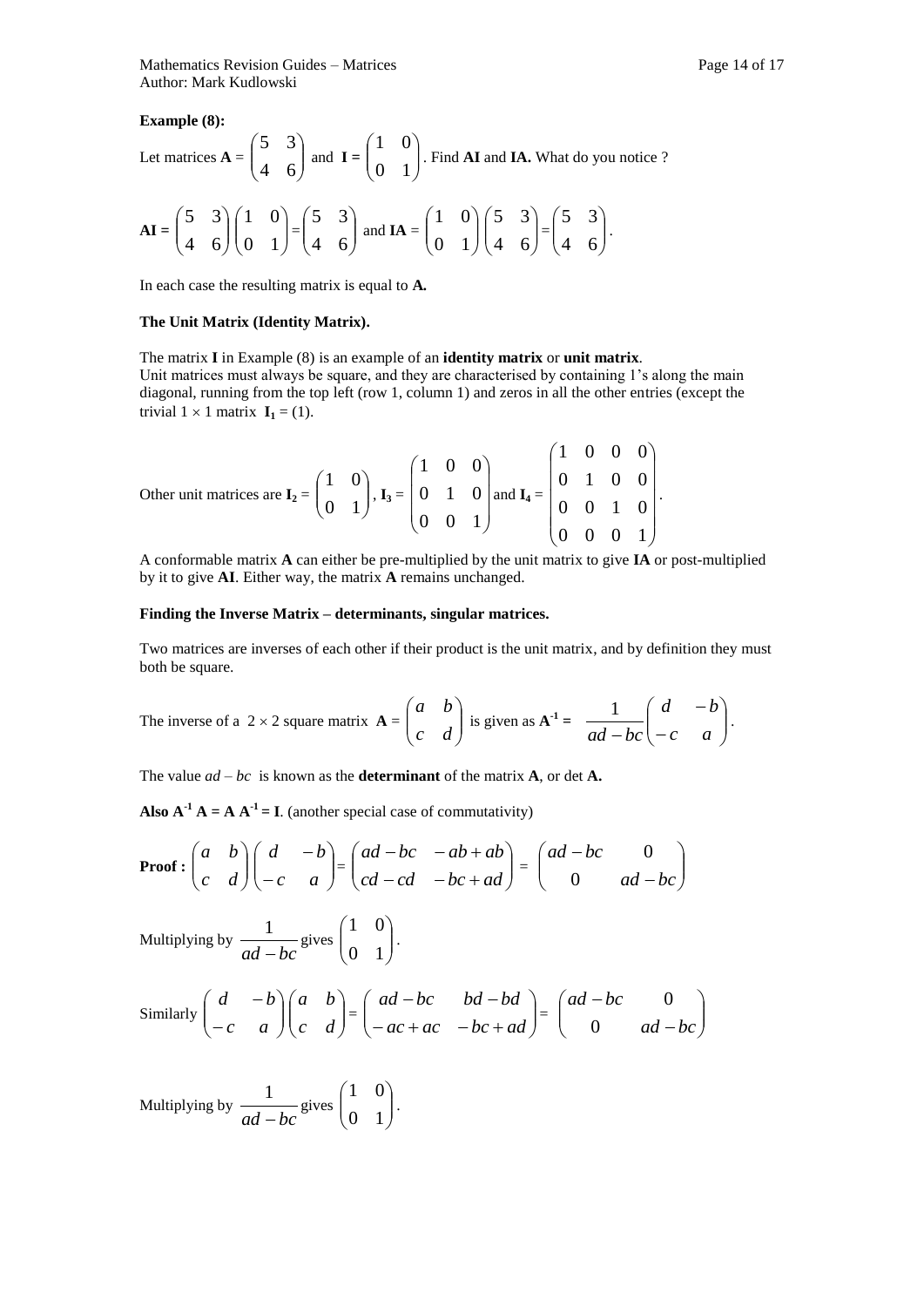**Examples** (9): Find the determinants and inverses of the following matrices:

i) 
$$
\mathbf{A} = \begin{pmatrix} 5 & 4 \\ 6 & 5 \end{pmatrix}
$$
; ii)  $\mathbf{B} = \begin{pmatrix} -2 & -1 \\ 5 & 3 \end{pmatrix}$ ; iii)  $\mathbf{C} = \begin{pmatrix} 4 & 0 \\ -2 & 1 \end{pmatrix}$ ; iv)  $\mathbf{D} = \begin{pmatrix} 1 & 4 \\ 1 & -3 \end{pmatrix}$ ; v)  $\mathbf{E} = \begin{pmatrix} 2 & 1 \\ 6 & 3 \end{pmatrix}$ .

Something goes wrong with one of them – which one ?

i) If 
$$
A = \begin{pmatrix} 5 & 4 \ 6 & 5 \end{pmatrix}
$$
, then det  $A = (5 \times 5) - (6 \times 4) = 1$ .  
\nHence  $A^{-1} = \frac{1}{1} \begin{pmatrix} 5 & -4 \ -6 & 5 \end{pmatrix} = \begin{pmatrix} 5 & -4 \ -6 & 5 \end{pmatrix}$ .

ii) **B** = 
$$
\begin{pmatrix} -2 & -1 \\ 5 & 3 \end{pmatrix}
$$
, so det **B** = (-2 × 3) - (-1 × 5) = -1.  
\nHence **B**<sup>-1</sup> =  $-\frac{1}{1}\begin{pmatrix} 3 & 1 \\ -5 & -2 \end{pmatrix} = \begin{pmatrix} -3 & -1 \\ 5 & 2 \end{pmatrix}$ .

iii) 
$$
C = \begin{pmatrix} 4 & 0 \\ -2 & 1 \end{pmatrix}
$$
, so det  $C = (4 \times 1) - (0 \times -2) = 4$ .  
\nHence  $C^{-1} = \frac{1}{4} \begin{pmatrix} 1 & 0 \\ 2 & 4 \end{pmatrix} = \begin{pmatrix} \frac{1}{4} & 0 \\ \frac{1}{2} & 1 \end{pmatrix}$ .

iv) **D** = 
$$
\begin{pmatrix} 1 & 4 \\ 1 & -3 \end{pmatrix}
$$
, so det **D** = (1 x -3) – (4 x 1) = -7.

Hence 
$$
\mathbf{D}^{-1} = -\frac{1}{7} \begin{pmatrix} -3 & -4 \\ -1 & 1 \end{pmatrix} = \begin{pmatrix} 3/7 & 4/7 \\ 1/7 & -1/7 \end{pmatrix}
$$
.  
\nv)  $\mathbf{E} = \begin{pmatrix} 2 & 1 \\ 6 & 3 \end{pmatrix}$ , so det  $\mathbf{E} = (2 \times 3) - (6 \times 1) = 0$ .

Hence  $\mathbf{E}^{-1} = \frac{1}{0} \begin{bmatrix} 5 & 1 \\ 6 & 2 \end{bmatrix}$ J  $\setminus$  $\overline{\phantom{a}}$  $\setminus$  $(3 -$ 6 2  $3 - 1$ 0  $\frac{1}{2} \begin{pmatrix} 3 & -1 \\ 1 & 2 \end{pmatrix}$ . We must stop here though, because we cannot divide by zero.

If a square matrix has a determinant of zero, then it cannot have an inverse, and is therefore known as **singular**.

Note the fractions in the inverses of matrices **C** and **D** in the last example.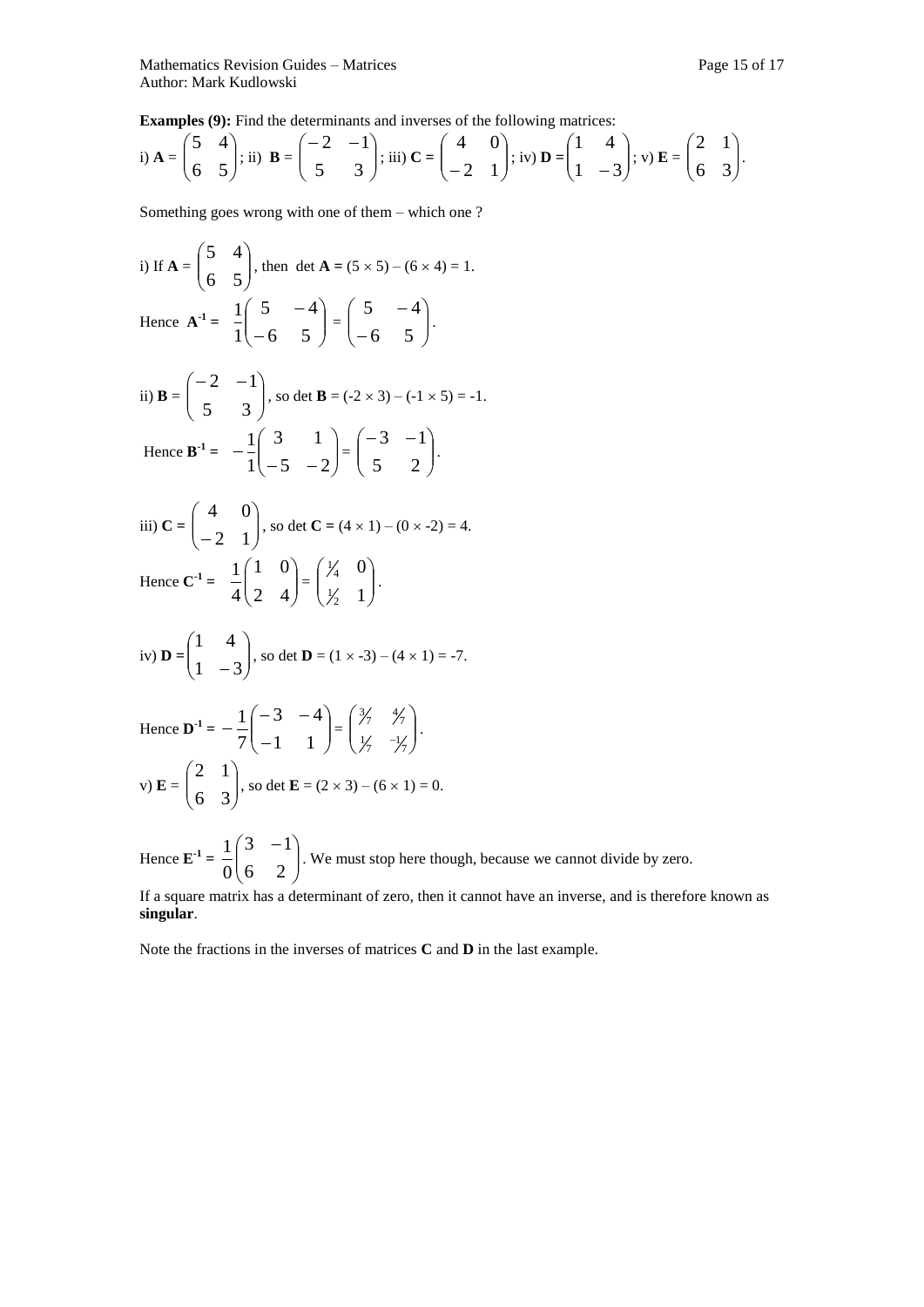Supposing we want to solve the simultaneous equations

$$
x + 4y = 2
$$
  

$$
x - 3y = -5
$$

We could solve them by using the elimination method:

$$
x + 4y = 2
$$
  
\n
$$
x - 3y = -5
$$
  
\n
$$
7y = 7
$$
  
\n
$$
A - B
$$

This gives  $y = 1$ , and so the value could be substituted into either of the original equations. Substituting into equation *A* gives  $x + 4 = 2$ , therefore  $x = -2$ .

The solution to these equations is therefore  $x = -2$ ,  $y = 1$ .

We could also take an alternative approach using matrices by rewriting the original equations as  $\overline{\phantom{a}}$ J  $\setminus$  $\overline{\phantom{a}}$  $\setminus$ ſ  $1 - 3$ 1 4  $\overline{\phantom{a}}$ J  $\setminus$  $\overline{\phantom{a}}$  $\backslash$ ſ *y x*  $=\left[\begin{array}{c} 7 \\ -5 \end{array}\right]$ J  $\setminus$  $\overline{\phantom{a}}$  $\setminus$ ſ  $-5$ 2 . The left-hand matrix is the same as **D** in part iv) of Example (9), and its  $\setminus$ ſ 34 - 34 .

inverse  $\mathbf{D}^{-1}$  was worked out as  $\begin{bmatrix} 77 & 77 \\ 17 & -17 \end{bmatrix}$ J  $\overline{\phantom{a}}$  $\setminus$  $\frac{1}{7}$   $\frac{-1}{7}$ 

We could then pre-multiply both sides of the equation by the inverse matrix  $D^{-1}$ :

$$
\mathbf{D}^{-1} \mathbf{D} \begin{pmatrix} x \\ y \end{pmatrix} = \mathbf{D}^{-1} \begin{pmatrix} 2 \\ -5 \end{pmatrix} \rightarrow \begin{pmatrix} x \\ y \end{pmatrix} = \mathbf{D}^{-1} \begin{pmatrix} 2 \\ -5 \end{pmatrix} \rightarrow \begin{pmatrix} x \\ y \end{pmatrix} = \begin{pmatrix} \frac{3}{7} & \frac{4}{7} \\ \frac{1}{7} & -\frac{1}{7} \end{pmatrix} \begin{pmatrix} 2 \\ -5 \end{pmatrix} \rightarrow \begin{pmatrix} x \\ y \end{pmatrix} = \begin{pmatrix} -2 \\ 1 \end{pmatrix}.
$$

remembering that  $D^{-1} D = D D^{-1}$  = the identity matrix **I**.

Hence  $x = -2$ ,  $y = -1$ .

**Example (10):** Use the matrix method and the result from Example (9) (i) to solve the simultaneous equations  $5x + 4y = 26$ ;  $6x + 5y = 32$ .

The matrix **A** in Example 4 i) is 
$$
\begin{pmatrix} 5 & 4 \ 6 & 5 \end{pmatrix}
$$
 and its inverse  $\mathbf{A}^{-1} = \begin{pmatrix} 5 & -4 \ -6 & 5 \end{pmatrix}$ .

.

The simultaneous equations in matrix form are

$$
\begin{pmatrix} 5 & 4 \ 6 & 5 \end{pmatrix} \begin{pmatrix} x \ y \end{pmatrix} = \begin{pmatrix} 26 \ 32 \end{pmatrix}, \text{ or } A \begin{pmatrix} x \ y \end{pmatrix} = \begin{pmatrix} 26 \ 32 \end{pmatrix}
$$

Pre-multiplying both sides by  $A^{-1}$  we have  $A^{-1}A \begin{bmatrix} x \\ y \end{bmatrix}$ J  $\setminus$  $\overline{\phantom{a}}$  $\setminus$ ſ *y x*  $= A^{-1} \begin{bmatrix} 28 \\ 32 \end{bmatrix}$ J  $\setminus$  $\overline{\phantom{a}}$  $\setminus$ ſ 32 26  $\rightarrow \left\lfloor \frac{\pi}{v} \right\rfloor$ J  $\setminus$  $\overline{\phantom{a}}$  $\setminus$ ſ *y x*  $=\begin{bmatrix} 5 & 1 \\ -6 & 5 \end{bmatrix}$  $\bigg)$  $\setminus$  $\overline{\phantom{a}}$  $\setminus$ ſ  $\overline{a}$  $\overline{a}$ 6 5  $5 - 4$  $\overline{\phantom{a}}$  $\bigg)$  $\setminus$  $\overline{\phantom{a}}$  $\setminus$ ſ 32 26

$$
\rightarrow \begin{pmatrix} x \\ y \end{pmatrix} = \begin{pmatrix} 2 \\ 4 \end{pmatrix}
$$
The solution is  $x = 2$ ,  $y = 4$ .